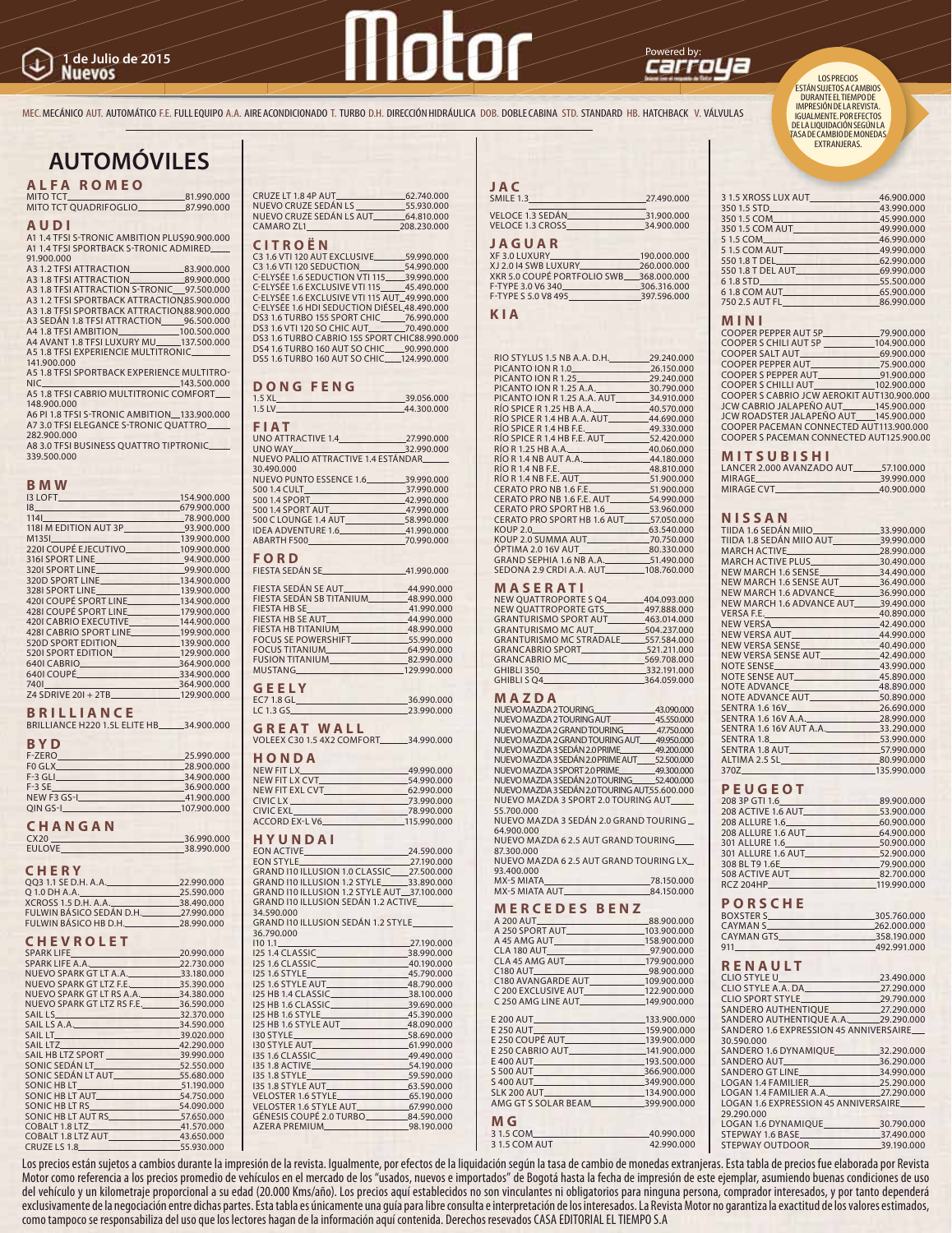#### **SEAT**

| NUEVO IBIZA ITECH LED 1.6      | 55,000,000 |
|--------------------------------|------------|
| NUEVO IBIZA ST STYLE LED 1.4   | 52.000.000 |
| NUEVO IBIZA ITECH LED 1.6 DSG  | 59,000,000 |
| NUEVO LEÓN FR 1.8 TSI DSG      | 85,000,000 |
| <b>TOLEDO REFERENCE MPL1.6</b> | 55.500.000 |
|                                |            |

#### **SKO DA**

| FABIA ELEGANCE 1.2            | 46.500.000 |
|-------------------------------|------------|
| RAPID ELEGANCE 1.6 58.000.000 |            |
| RAPID SPACEBACK 1.6           | 64.000.000 |
| RAPID SPACEBACK 1.6 AUT       | 66.000.000 |
|                               |            |
| <b>SUBARU</b><br>SUBARU       |            |
| IMPREZA 2.0 CVT               | 67,900,000 |
| LEGACY 2.5                    | 83.900.000 |
|                               |            |

| WRX 2.0         | 107.900.000 |
|-----------------|-------------|
| WRX 2.0 CVT     | 111.900.000 |
| WRX STI 2.5 CVT | 142,900,000 |
|                 |             |

#### **SUZUKI**

| NUEVO ALTO 800 GA STD. 20.990.000         |            |
|-------------------------------------------|------------|
| NUEVO ALTO 800 DLX F.E. 24.990.000        |            |
| CELERIO 1.0 GLX                           | 25,990,000 |
| CELERIO 1.0 GLX A.A. 28.990.000           |            |
| CELERIO 1.0 GLX SPORT A.A. 29.990.000     |            |
| CELERIO 1.0 GLX SPORT A.A. AUT 33.990.000 |            |
| SWIFT DZIRE 1.2 GA                        | 32,990,000 |
| SWIFT DZIRE 1.2 GLX                       | 35,990,000 |
| SWIFT LIVE 1.2 GL                         | 35.990.000 |
| SWIFT LIVE 1.2 GL AUT 88.990.000          |            |
| SWIFT LIVE 1.4 GA 40.990.000              |            |
| SWIFT LIVE 1.4 GL A.A. AUT 43.990.000     |            |
| SX4 1.6 CROSSOVER A.A. 43.990.000         |            |
| SX4 1.6 CROSSOVER AUT A.A. 45.990.000     |            |
| KIZASHI SEDÁN 2.4 AUT LIMITED 73.990.000  |            |
| CIAZGL                                    | 42.990.000 |
| CIAZ GL AUT                               | 46.990.000 |
|                                           |            |

#### **T O Y O T A**

 $\mathfrak{z}$ 

| 141.200.000 |  |
|-------------|--|
| 57.600.000  |  |
| 62.700.000  |  |
|             |  |

| GOL ONE 1.6 29.990.000                                    |  |
|-----------------------------------------------------------|--|
| GOL TRENDLINE 1.6 33.990.000                              |  |
| GOL CUP+ 1.6 34.390.000                                   |  |
| GOL COMFORT 1.6 38.990.000                                |  |
| VOYAGE SPIRIT 1.6. 29.990.000                             |  |
| VOYAGE TRENDLINE 1.6 34.490.000                           |  |
|                                                           |  |
| VOYAGE COMFORT 1.6 39.490.000                             |  |
|                                                           |  |
|                                                           |  |
| JETTA COMFORTLINE 2.0 AUT___________56.990.000            |  |
| JETTA COMFORTLINE 2.5 AUT<br>59.990.000                   |  |
| JETTA HIGHLINE 2.5 AUT____________71.990.000              |  |
| GOLF TRENDLINE 1.6.<br>GOLF TRENDLINE 1.6 AUT. 55.990.000 |  |
|                                                           |  |
|                                                           |  |
| GOLF COMFORTLINE 1.6 AUT 60.990.000                       |  |
| GOLF HIGHLINE 1.6 AUT________________66.990.000           |  |
| GOLF GTI 2.0 T DSG 82.990.000                             |  |
| GOLF GTI 2.0 T DSG PERFORMANCE 92.990.000                 |  |
| POLO TRENDLINE 1.6 39.990.000                             |  |
| POLO COMFORTLINE 1.6 44.490.000                           |  |
| POLO COMFORTLINE 1.6 AUT 47.990.000                       |  |
|                                                           |  |
| POLO HIGHLINE 1.6 AUT<br>50.990.000                       |  |
| VENTO TRENDLINE 1.6 41.990.000                            |  |
| VENTO COMFORTLINE 1.6_____________44.990.000              |  |
| VENTO COMFORTLINE 1.6 AUT<br>49.990.000                   |  |
| VENTO HIGHLINE 1.6 AUT<br>53.990.000                      |  |
|                                                           |  |
| BEETLE DESIGN 2.5 AUT 58.990.000                          |  |
| BEETLE SPORT 2.5 AUT<br>68.990.000                        |  |

#### **VOL VO**

| S 60 T4                  | 89.990.000  |
|--------------------------|-------------|
| S 60 T4 KINETIC AUT      | 109.990.000 |
| S 60 T5 DRIVE-E MOMENTUM | 119.990.000 |
| V 40 T4                  | 76.990.000  |
| V 40 CC T4 KINETIC       | 103.990.000 |
| V 40 CC T5 AWD MOMENTUM  | 119.990.000 |
|                          |             |

## 4X4

#### **DAI HAT SU** TERIOS OKII STD 54 100 000 163.300.000

#### **MAHINDRA**

CAMPERO SCORPIO 4X4 DIÉSEL F.E.\_\_68.990.000<br>CAMPERO SCORPIO 4X4 DIÉSEL\_\_\_\_\_\_62.290.000<br>CAMPERO SCORPIO 4X2 DIÉSEL \_\_\_\_\_\_56.990.000

# The Julio de 2015<br>Nuevos **Carrolla**



#### **MIT SU BIS HI**

| MONTERO 3.5 HT                             | 89.800.000 |
|--------------------------------------------|------------|
| NEW MONTERO 3.8 AUT___________137.700.000  |            |
| NEW NATIVA SPORT 3.0 92.800.000            |            |
| NEW NATIVA 3.5 LUJO AUT 101.000.000        |            |
| NEW NATIVA 3.2 LUJO AUT DIÉSEL 107.100.000 |            |
| NEW OUTLANDER 2.0 4X2 CVT 77.600.000       |            |
| NEW OUTLANDER 2.4 4X4 CVT 91.800.000       |            |
| NEW OUTLANDER 3.0 4X4 AUT 100.000.000      |            |
|                                            |            |
| <b>NISSAN</b>                              |            |

PATROL KING 5.6 V8 AUT
246.990.000

## **SSANGYONG**<br>NEW KORANDO C 2.0 E.E. 4X2

NEW KORANDO C 2.0 F.E. 4X2\_\_\_\_\_\_\_\_\_\_69.900.000<br>NEW KORANDO C 2.0 F.E. 4X2 AUT\_\_\_\_77.900.000 NEW KORANDO C 2.0 F.E. 4X4\_\_\_\_\_\_\_\_\_78.900.000<br>NEW KORANDO C 2.0 F.E. 4X4 AUT\_\_\_\_83.900.000 NEW KORANDO C DIÉSEL 2.0 F.E. 4X2 77.900.000 NEW KORANDO C DIÉSEL 2.0 F.E. 4X2 AUT 82.900.000

NEW KORANDO C DIÉSEL 2.0 F.E. 4X4 83.900.000 NEW KORANDO C DIÉSEL 2.0 F.E. 4X4 AUT 88.900.000

#### **SUZUKI**

JIMNY 1.3 JLX A.A. 42.990.000

#### **TO YO TA**

| .                                          |             |
|--------------------------------------------|-------------|
| FORTUNER URBANA 4X2                        | 109,400,000 |
| FORTUNER URBANA 4X2 AUT_______114.100.000  |             |
| FORTUNER URBANA 4X4 122.300.000            |             |
| FORTUNER URBANA 4X4 AUT 132.300.000        |             |
| FORTUNER PLUS DIÉSEL 141.700.000           |             |
| FORTUNER PLUS DIÉSEL AUT_______148.700.000 |             |
| <b>ELCRUISER</b>                           | 152,200,000 |
| FJ CRUISER AUT <b>EXECUTE:</b> 158.200.000 |             |
| 4RUNNER SR5 179.100.000                    |             |
| 4RUNNER LIMITED 225.300.000                |             |
| LAND CRUISER 200 GASOLINA IMPERIAL         |             |
| 350.000.000                                |             |
| LAND CRUISER 200 DIÉSEL IMPERIAL           |             |
| 386,500,000                                |             |

#### **VOLKS WA GEN**

| ww<br>.000<br>.000<br>.000<br>.000<br>.000<br>.000<br>.000 | 386.500.000<br>LAND CRUISER 200 DIÉSEL ELITE 291.800.000<br>LAND CRUISER CAB CORTO 71 143.100.000<br>LAND CRUISER 76. 156.300.000<br>LAND CRUISER CAB LARGO 78 _____ 133,000,000<br>LAND CRUISER 79 CHASÍS 134.700.000<br>SUMO TX 142.400.000<br>SUMO TX L 167.400.000<br>PRADO 5P VX 260.600.000 |  |
|------------------------------------------------------------|---------------------------------------------------------------------------------------------------------------------------------------------------------------------------------------------------------------------------------------------------------------------------------------------------|--|
| .000<br>.000<br>.000                                       | PRADO 5P DIÉSEL TX 174.000.000<br>PRADO 5P DIÉSEL VX 266.300.000                                                                                                                                                                                                                                  |  |

## UTILITARIOS DEPORTIVOS 4X2 /4X4

#### **AUDI**

Q3 1.4 TFSI S-TRONIC URBAN\_\_\_\_\_\_\_110.900.000<br>Q3 2.0 TFSI S-TRONIC QUATTRO ATTRACTION\_\_ 121.500.000

- Q5 2.0 TFSI TIPTRONIC QUATTRO LUXURY 150.800.000
- Q5 3.0 TFSI TIPTRONIC QUATTRO ATTRACTION 150.800.000
- Q7 3.0 TFSI TIP QUATTRO LUXURY\_\_234.800.000<br>Q7 3.0 TDI TIP QUATTRO LUXURY\_\_\_227.900.000

#### **BMW**

| D IVI VV                                    |            |
|---------------------------------------------|------------|
| X1 SDRIVE 18D EXCLUSIVE__________99.900.000 |            |
| X1 SDRIVE 201 124.900.000                   |            |
| X3 XDRIVE 20D EJECUTIVO 139.900.000         |            |
| X3 XDRIVE 201 EJECUTIVO_________134.900.000 |            |
| X4 XDRIVE 201 XLINE 169.900.000             |            |
| X4 XDRIVE 281 M EDITION 174.900.000         |            |
|                                             |            |
|                                             |            |
| X6 XDRIVE 351 259.900.000                   |            |
| X6 M 469.900.000                            |            |
|                                             |            |
| BAIC                                        |            |
| KENBO K-SEVEN 1.5 7PAS 42.490.000           |            |
|                                             |            |
| <b>BRILLIANCE</b>                           |            |
| V5 1.5 DELUXE T 4X2 52.900.000              |            |
| V5 1.5 DELUXE T 4X2 AUT 55.900.000          |            |
|                                             |            |
| BYD                                         |            |
| S6 GLX-12.0                                 | 57,400,000 |
| S6 GS 2.4 SE 65.900.000                     |            |

| $S6$ GS-12.4    | 67.900.000 |
|-----------------|------------|
| S6 GS-1 2.4 DCT | 72.400.000 |
| $S6$ SF 2 $0$   | 55.400.000 |
|                 |            |

#### **CHANGAN**

| CS35 COMFORT           | 44.490.000 |
|------------------------|------------|
|                        | 47.490.000 |
| <b>CS35 LUXURY AUT</b> | 51.490.000 |
| <b>CHERY</b>           |            |

| TIGGO 1.6 D.H. A.A.         | 42.990.000 |  |
|-----------------------------|------------|--|
| TIGGO FL 2.0 4X2            | 49.190.000 |  |
| GRAND TIGGO 2.0 4X2 DH A.A. | 57.890.000 |  |

#### **CHEV RO LET**

| CAPTIVA SPORT LS AUT.                  | -75.030.000 |
|----------------------------------------|-------------|
| <b>CAPTIVA SPORT LT AUT.</b>           | 81.650.000  |
| TAHOE 5.3 4X4 LT AUT                   | 204.890.000 |
| TRACKER FWD LS                         | 60.080.000  |
| <b>TRACKER FWD LS AUT_</b>             | 64.450.000  |
| TRACKER FWD LT AUT                     | 67.430.000  |
| NUEVA TRAVERSE 3.6 AWD AUT 132.590.000 |             |
| TRAILBLAZER 2.8 LTZ AUT 110.990.000    |             |
|                                        |             |

#### **CITROËN**

C4 PICASSO 1.6 T AUT SEDUCTION 5P 93.990.000 GRAND C4 PICASSO 1.6 T SEDUCTION 7P 96.490.000

C3 PICASSO 1.6 VTI SEDUCTION 58.990.000

#### **DODGE**

| JOURNEY 2.4 EXPRESS 5P   | 68,490,000  |
|--------------------------|-------------|
| JOURNEY 2.4 EXPRESS 7P   | 75.490.000  |
| JOURNEY 2.4 SE 5P        | 73.490.000  |
| JOURNEY 2.4 SE 7P        | 79,490,000  |
| JOURNEY SXT 2.4 7P       | 88.990.000  |
| JOURNEY SXT 3.6 7P       | 99.990.000  |
| DURANGO 4X4 SXT LUXE     | 121.990.000 |
| DURANGO 4X4 LIMITED PLUS | 137.990.000 |
|                          |             |

#### **DONG FENG**

| JOYEAR 1.8 TURBO X5 | 54,700,000 |
|---------------------|------------|
|                     |            |

### **FIAT**

PALIO ADVENTURE 1.6 42.990.000 PALIO ADVENTURE 1.6 LOCKER\_\_\_\_\_44.990.000<br>PALIO ADVENTURE 1.6 LOCKER DUALOGIC\_\_\_\_\_ 46.990.000

#### **FORD**

| <b>ECOSPORT S 4X2</b><br><u> 1950 - Henri Henri Hen</u> | 53,490,000 |
|---------------------------------------------------------|------------|
| <b>ECOSPORT FREESTYLE 4X4</b>                           | 61.990.000 |
| ECOSPORT TITANIUM 4X2                                   | 62.990.000 |
|                                                         | 56.990.000 |
| ESCAPE SE 4X2.                                          | 79.990.000 |
| ESCAPE SE 4X4                                           | 89.990.000 |
| EXPLORER LIMITED AUT AWD_______137.990.000              |            |
|                                                         |            |

#### **GREAT WALL**

| <b>NEW H5 2.4 4X2 CITY</b>                        | 53.990.000 |
|---------------------------------------------------|------------|
| <b>NEW H5 2.4 4X4 CITY</b>                        | 58.990.000 |
| HAVAL H54*2 LUX                                   | 53.990.000 |
| HAVAL H6 2.4 4X2 CY+                              | 58.990.000 |
| HAVAL H6 2.4 4X2 PLUS<br>the property of the con- | 62.990.000 |
| HAVAL M4 1.5 4X2 COMFORT                          | 40.990.000 |

#### **HON DA**

| 82.990.000  |
|-------------|
| 87,990,000  |
| 94.990.000  |
| 105.990.000 |
| 115.990.000 |
| 146.490.000 |
|             |

#### **HYUN DAI**

| SANTAFE 2.4 4X2 ACTIVE 91.490.000          |             |
|--------------------------------------------|-------------|
| SANTAFE 2.4 4X2 ACTIVE AUT 96.790.000      |             |
| SANTAFE 2.4 4X4 STYLE AUT                  | 102.890.000 |
| SANTAFE 3.3 4X4 PREMIUM AUT 111.390.000    |             |
| SANTAFE 2.2 4X4 DSL ACTIVE AUT 105.690.000 |             |
| TUCSON IX35 2.0 4X2 CLASSIC                | 65.300.000  |
| TUCSON IX35 2.0 4X2 ACTIVE 68.390.000      |             |
| TUCSON IX35 2.0 4X2 STYLE AUT 74.990.000   |             |
| TUCSON IX35 2.4 4X4 STYLE AUT 79.790.000   |             |
| TUCSON IX35 2.0 4X2 DSL ACTIVE 82.990.000  |             |
| TUCSON IX35 2.0 4X4 DSL ACTIVE AUT______   |             |
| 86.590.000                                 |             |
|                                            |             |

#### **JEEP**

| CHEROKEE LONGITUDE. 112.700.000                |  |
|------------------------------------------------|--|
| CHEROKEE LONGITUDE PLUS_______118.000.000      |  |
| CHEROKEE LIMITED 125.000.000                   |  |
| GRAND CHEROKEE LIMITED 4X4 3.6 167.900.000     |  |
| GRAND CHEROKEE LIMITED 4X4 5.7 180.300.000     |  |
| GRAND CHEROKEE SRT8 247.200.000                |  |
| COMPASS LIMITED 4X4_________________92.500.000 |  |
|                                                |  |
| $P = 100$                                      |  |
|                                                |  |

**KENBO** K-SEVEN 1.5 7PAS 48.490.000

#### **KIA**

| NEW SOUL 1.6 A.A. 49.330.000                   |  |
|------------------------------------------------|--|
| NEW SOUL 1.6 A.A. AUT<br>56.540.000            |  |
| CARENS 2.0 SUV<br>68.590.000                   |  |
| CARENS 2.0 SUV AUT<br>74.250.000               |  |
| NEW SPORTAGE 2.0 4X2 GSL__________58.290.000   |  |
| NEW SPORTAGE 2.0 4X2 GSL AUT 62.410.000        |  |
| SPORTAGE REVOLUTION 2.0 4X2 A.A. 72.710.000    |  |
| SPORTAGE REVOLUTION 2.0 4X2 A.A. AUT76.310.000 |  |
| SPORTAGE REVOLUTION 2.4 4X4 A.A. AUT97.430.000 |  |
| SORENTO TRUST 2.4 GSL 4X2 AUT 117.410.000      |  |
| SORENTO TRUST 3.3 GSL 4X4 AUT 138.101.000      |  |
| SORENTO TRUST 2.2 DSL 4X4 AUT 127.710.000      |  |
|                                                |  |

#### **L A N D R O V E R**

FREELANDER 2 2.0 T HSE AUT\_\_\_\_\_\_\_\_\_133.120.000 DISCOVERY 4 SD V6 3.0 AUT 7 SILLAS HSE 247.520.000

DISCOVERY 4 SD V6 SC HSE 247.520.000 RANGE ROVER EVOQUE 2.0 SI4 5P PURE 139.360.000 RANGE ROVER EVOQUE 2.0 SI4 5P DYNAMIC 205.920.000

RANGE ROVER EVOQUE 2.2 SD4 5P PURE 182.000.000

RANGE ROVER EVOQUE 2.2 SD4 5P DYNAMIC 217.360.000

NEW RANGE ROVER SPORT SDV6 3.0 DIÉSEL HSE 340.080.000 NEW RANGE ROVER SPORT SUPERCHARGED 5.0 V8

397.280.000

| MAHINDRA               |            |
|------------------------|------------|
| XUV500 4X4 DIÉSEL F.E. | 90.990.000 |
| XUV500 4X2 DIÉSEL F.E. | 83.990.000 |

#### **MAZDA**

| CX-5 2.0 4X2 PRIME  |                                           | 72.300.000  |
|---------------------|-------------------------------------------|-------------|
|                     | CX-5 2.0 4X2 PRIME AUT                    | 75.050.000  |
|                     | CX-5 2.0 4X2 TOURING AUT                  | 79.450.000  |
|                     | CX-5 2.0 4X4 TOURING AUT                  | 88.050.000  |
|                     | CX-5 2.5 4X4 GRAND TOURING AUT 93,800,000 |             |
| CX-9 3.7 4X4 V6 AUT |                                           | 111.000.000 |
|                     |                                           |             |

#### **MERCEDES BENZ**

|                                     | 86.900.000  |
|-------------------------------------|-------------|
| GLA 200 AUT                         | 106.900.000 |
| GLA 45 AMG AUT                      | 186.900.000 |
|                                     | 128.900.000 |
| GLK 300 4MATIC PLUS AUT 128.900.000 |             |
| GL 500 AUT                          | 239.900.000 |
| ML 250 CDI AUT                      | 169.700.000 |
| ML3504MATIC AUT 185.900.000         |             |
| ML 63 AMG AUT 337.500.000           |             |

#### **MINI**

COOPER COUNTRYMAN CONNECTED AUT 89.900.000

COOPER S COUNTRYMAN CONNECTED AUT 124.900.000

#### **MITSUBISHI**

| ASX 2.0 SKYROOF 4X4 CVT    | 81.500.000 |
|----------------------------|------------|
| ASX 2.0 SPORT 4X4 CVT F.E. | 85.700.000 |
| ASX 2.0 GLS 4X2            | 70.900.000 |
| ASX 2.0 GLS 4X2 CVT        | 74.500.000 |
|                            |            |

#### **NIS SAN**

| NEW QASHQAI SENSE                       | 69.990.000  |
|-----------------------------------------|-------------|
|                                         | 74.990.000  |
| NEW OASHOAI ADVANCE CVT 78.990.000      |             |
| NEW OASHOAI 4WD 2.0 CVT F.E. 85.990.000 |             |
| NEW X-TRAIL ADVANCE                     | 90.990.000  |
| NEW X-TRAIL EXCLUSIVE                   | 100.990.000 |
| NEW PATHFINDER ADVANCE 118.990.000      |             |
| NEW PATHFINDER EXCLUSIVE 132.990.000    |             |
| <b>NEW PATHFINDER SENSE</b>             | 107.990.000 |
|                                         | 80.990.000  |
| MURANO____                              | 136.990.000 |
|                                         |             |

#### **PEUGEOT**

| 66.900.000 |
|------------|
| 76.900.000 |
| 69.900.000 |
| 91.900.000 |
|            |

#### **PORS CHE**

| 232.015.000 |
|-------------|
| 279.055.000 |
| 298,900,000 |
|             |

#### **RENAULT**

KOLEOS DYNAMIQUE 4X2 CVT.67.990.000 KOLEOS DYNAMIQUE 4X2 CVT BOSE\_73.990.000<br>KOLEOS DYNAMIQUE 4X4 CVT BOSE\_78.990.000 KOLEOS DYNAMIQUE 4X4 CVT SPORTWAY RLINK 83.990.000

DUSTER EXPRESSION 4X2 BVM PLUS\_44.490.000 DUSTER DYNAMIQUE 4X2 BVM PLUS 50.990.000 DUSTER DYNAMIQUE 4X2 BVA PLUS\_54.490.000

Los precios están sujetos a cambios durante la impresión de la revista. Igualmente, por efectos de la liquidación según la tasa de cambio de monedas extranjeras. Esta tabla de precios fue elaborada por Revista Motor como referencia a los precios promedio de vehículos en el mercado de los "usados, nuevos e importados" de Bogotá hasta la fecha de impresión de este ejemplar, asumiendo buenas condiciones de uso del vehículo y un kilometraje proporcional a su edad (20.000 Kms/año). Los precios aquí establecidos no son vinculantes ni obligatorios para ninguna persona, comprador interesados, y por tanto dependerá exclusivamente de la negociación entre dichas partes. Esta tabla es únicamente una guía para libre consulta e interpretación de los interesados. La Revista Motor no garantiza la exactitud de los valores estimados, como tampoco se responsabiliza del uso que los lectores hagan de la información aquí contenida. Derechos resevados CASA EDITORIAL EL TIEMPO S.A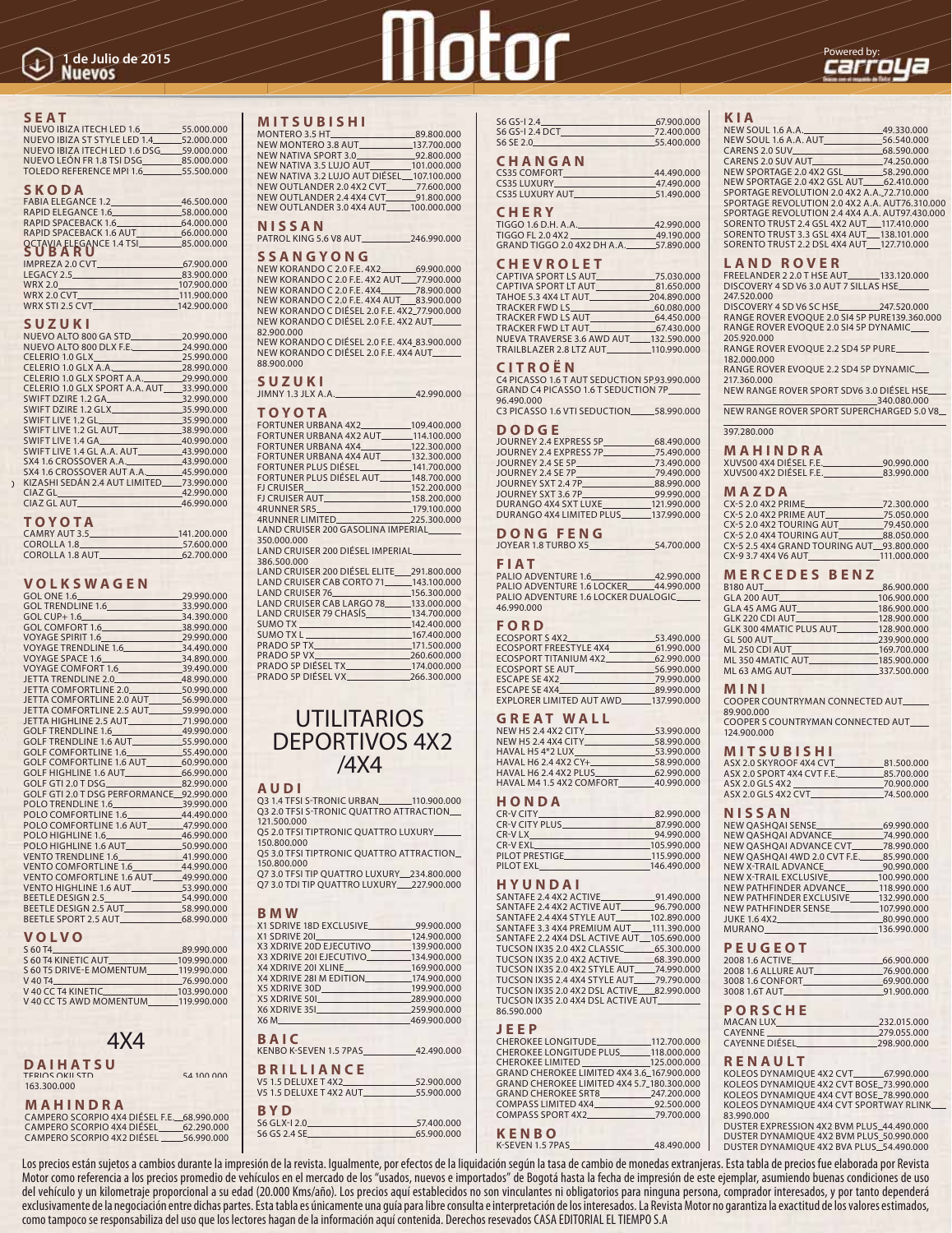# The Julio de 2015<br>Nuevose **Carro La**



#### DUSTER DYNAMIQUE 4X4 BVM PLUS 54.990.000

#### **SKODA**

YETI ELEGANCE 90.000.000 YETI ELEGANCE AUT 99.500.000

#### **SSANGYONG**

| NEW ACTYON 2.3 F.E. 4X2                      | 64.900.000 |
|----------------------------------------------|------------|
| NEW ACTYON 2.3 F.E. 4X2 AUT                  | 70.900.000 |
| NEW ACTYON 2.3 F.E. 4X4                      | 74.900.000 |
| NEW ACTYON 2.3 F.E. 4X4 AUT 80.900.000       |            |
| NEW ACTYON 2.0 4X2 DIÉSEL F.E. 74.900.000    |            |
| NEW ACTYON 2.0 4X2 DIÉSEL F.E. AUT82.900.000 |            |
| KYRON 2.3 4X2 F.E.                           | 75,900,000 |
|                                              |            |
| REXTON W 2.7 F.E. DIÉSEL 4X4 94.900.000      |            |
| REXTON W 2.7 F.E. DIÉSEL 4X4 AUT_102.900.000 |            |
| REXTON W LUXURY EDITION 2.7 F.E. 4X4 AUT R   |            |
| 116.900.000                                  |            |
| RODIUS DIÉSEL 2.0 F.E. 4X2_                  | 87,900,000 |
| RODIUS DIÉSEL 2.0 F.E. 4X2 AUT 94.900.000    |            |
| RODIUS DIÉSEL 2.0 F.E. 4X4 AUT 101.900.000   |            |
|                                              |            |

#### **SU BA RU**

|                                               | .76.400.000 |
|-----------------------------------------------|-------------|
| FORESTER 2.0                                  | 72.990.000  |
|                                               |             |
| FORESTER 2.0 XT TURBO 103.900.000             |             |
| OUTBACK 2.5 PRM. 103.900.000                  |             |
| OUTBACK 3.6 R LTD_________________114.900.000 |             |
|                                               |             |
| XV 2.0 71.900.000                             |             |
|                                               |             |

#### **SUZUKI**

| S-CROSS GA 2WD                                    | 50.990.000 |
|---------------------------------------------------|------------|
| S-CROSS GL 2WD AUT 58.990.000                     |            |
| S-CROSS GLX ALLGRIP                               | 70.990.000 |
| S-CROSS GLX ALLGRIP AUT S-CROSS GLX ALLGRIP AUT S |            |
| GRAND VITARA 1.6 GLX SPORT 52.990.000             |            |
| GRAND VITARA 2.4 GLX SPORT 57.990.000             |            |
| GRAND VITARA 2.4 GLX SPORT AUT 60.990.000         |            |
| GRAND VITARA 5P 2.4 2WD GLX SPORT61.990.000       |            |
| GRAND VITARA 5P 2.4 2WD GLX SPORT AUT.            |            |
| 64.990.000                                        |            |
| GRAND VITARA 5P 2 4 GLY SPORT 66 490 000          |            |

GRAND VITARA 5P 2.4 GLX SPORT\_\_\_\_66.490.000<br>GRAND VITARA 5P 2.4 GLX SPORT AUT69.490.000

#### **TO YO TA**

| RAV4 2.0 4X2          | 104.700.000 |
|-----------------------|-------------|
| RAV4 2.0 4X2 AUT      | 112,600,000 |
| RAV4 2.0 4X4          | 116.200.000 |
| RAV4 2.0 4X4 AUT      | 122.300.000 |
| RAV4 4X2 IMPERIAL AUT | 128,700,000 |
| RAV4 4X4 IMPERIAL AUT | 142.900.000 |

#### **VOL KSWAGEN**

| <b>VOLVO</b>                                 |            |
|----------------------------------------------|------------|
| TIGUAN SPORT & STYLE 2.0 TSI DSG7104.990.000 |            |
| TIGUAN TREND & FUN 2.0 TSI DSG7 94.990.000   |            |
| TIGUAN TREND & FUN 2.0 TSI 89.990.000        |            |
| NUEVO CROSSFOX WILD 1.6 52.490.000           |            |
| NUEVO CROSSFOX 1.6                           | 48.490.000 |

| .                    |             |
|----------------------|-------------|
| XC 60 T5 DRIVE E     | 135.990.000 |
| XC 60 T6 AWD KINETIC | 139.990.000 |
|                      |             |

#### **ZOTYE**

ZONORA 1.3 36.890.000 ZONORA 1.6 38.990.000

## VANS **PASAJEROS**

| MZ40 VAN 7 PAS 1.2 F.E.  | 30.900.000 |
|--------------------------|------------|
| MZ45 VAN 9 PAS 1.2 F.E.  | 34.900.000 |
| MZ45 VAN 11 PAS 1.2 F.E. | 35,900,000 |
|                          |            |

| CHANGAN                              |            |
|--------------------------------------|------------|
| MINIVAN PASAJEROS COMEORT 31.490.000 |            |
| VAN STAR 7                           | 35.490.000 |

#### **CHANGHE**

FREEDOM VAN 1.2L A.A. 11PAS 32.900.000

## **CHERY**

| VAN Y380 PASS 1.2 D.H. A.A. | 34.790.000 |
|-----------------------------|------------|
| VANPASS 1.3 D.H. A.A.       | 36.890.000 |
| VANPASS 2 1.5 D.H. A.A.     | 39.990.000 |
|                             |            |

#### **CHEVROLET**

N300 MOVE PASAJEROS 1.2\_\_\_\_\_\_\_\_\_\_41.730.000<br>N300 MOVE PASAJEROS 1.2 PLUS\_\_\_\_45.330.000

**CHRISLER** TOWN & COUNTRY TOURING 129.990.000

#### **CI TROËN**

| BERLINGO 7PAS 1.6 HDI SEDUCTION 68.990.000          |
|-----------------------------------------------------|
| JUMPER 2.2 PASAJEROS HDI 130 SERV. ESP 19P F.E.     |
| 129,990,000                                         |
| JUMPER 2.2 PASAJEROS HDI 130 SERV. INTERM. 15P F.E. |
| 129,990,000                                         |
|                                                     |
| <b>DFSK</b>                                         |
| C37 PAS X 7 1.4<br>40.077.000                       |

| C37X9              | 43.380.000 |
|--------------------|------------|
| 13                 | 33,000,000 |
| <b>1.3 LW SP</b>   | 34.400.000 |
| <b>V27 PAS X 7</b> | 37.875.000 |
| <b>V29 PAS X9</b>  | 40.573.000 |
|                    |            |

#### **FAW**

MINIVAN PASAJEROS 28.900.000 **FOTON**

| .                                     |            |
|---------------------------------------|------------|
| VAN FOTON 6536 16 PAS                 | 64.900.000 |
| VAN CS2 SUPPORTER STANDARD 79.900.000 |            |
|                                       |            |

### **GONOW**

| <b>PASAJEROS 1.3</b> | 28.420.000 |
|----------------------|------------|
| <b>PASAJEROS 1.2</b> | 31.180.000 |
|                      |            |
| HONDA                |            |

| ODDYSEY EXL AUT | 137,990,000 |
|-----------------|-------------|
| HYUNDAI         |             |

| .                                 |             |
|-----------------------------------|-------------|
| <b>H1 DIÉSEL 2.5 TCI 12P A.A.</b> | 106.990.000 |
| H1 DIÉSEL 2.5 TCI 8P A.A.         | 111.390.000 |
|                                   |             |

#### **IVECO**

POWER DAILY VAN A36.13 16+1 LLANTA SENCILLA 75.000.000 POWER DAILY VAN A39.13 16+1 LLANTA SENCILLA

95.000.000 POWER DAILY VAN A42.13 16+1 LLANTA DOBLE 110.000.000

POWER DAILY VAN A50.13 19+1 LLANTA DOBLE 125.000.000

#### **JAC**

B-CROSS 2.0 7P 45.900.000 REFINE 2.7 11P / ESCOLAR 63.900.000 REFINE 2.7 8P DIÉSEL 67.900.000 SUNRAY 16+C E IV SERV. ESPECIAL 107.900.000

## **JINBEI**<br>MICROBI<sup>S</sup> SPINTERMUNICIPAL

MICROBUS 8P INTERMUNICIPAL\_\_\_\_\_\_65.900.000<br>MICROBÚS 16P ESCOLAR Y ESPECIAL\_58.900.000 MICROBÚS VAN DIÉSEL H2 NACIONAL URBANO 77.990.000

#### **KENBO**

| CAMIONETA 1.3L 8PAS SER, ESP, A.A. 32.900.000 |  |
|-----------------------------------------------|--|
| LIFAN                                         |  |

| -----                             |            |
|-----------------------------------|------------|
| LIVAN PASAJEROS (6+1)             | 32.990.000 |
| <b>GRAN LIVAN PASAJEROS (6+1)</b> | 38.390.000 |
|                                   |            |

#### **MAHINDRA**

| XYLO MINIVAN 4X2 F.E. DIESEL | 68.490.000  |
|------------------------------|-------------|
| MAXUS                        |             |
| V80 16+1 SER, ESPECIAL       | _89.000.000 |

V80 16+1 SER. ESPECIAL\_\_\_\_\_\_\_\_\_\_\_\_\_\_89.000.000<br>V80 15+1 SER. INTERMUNICIPAL\_\_\_\_\_\_92.000.000 **MERCEDES BENZ**

#### VITO 115 CDI KOMBI 9+1 / 8+1 RECLINABLE 95.800.000

SPRINTER 515 CDI KOMBI 19+1 159.580.000

#### **MITSUBISHI** L300 12P A.A. 59.700.000

| <b>NISSAN</b>        |            |
|----------------------|------------|
| <b>URVAN 2.5 16P</b> | 82.990.000 |
| <b>URVAN 2.5 8P.</b> | 86.990.000 |

#### **SUZUKI** ERTIGA GL 45.990.000 ERTIGA GL AUT 49.990.000

| LIIIUA JLAVI.           | __________ |
|-------------------------|------------|
| <b>APV PASAJEROS GL</b> | 45.990.000 |
| <b>VOLKSWAGEN</b>       |            |

#### TRANSPORTER GP A.A. 9PAS 99.900.000 TRANSPORTER GP A.A. 9PAS 4MOTION127.900.000<br>CRAFTER 35 BATALLA LARGA 16+1\_143.900.000 CRAFTER 50 A.A. MAXI 19PAS 155.900.000

**ZNA** SUCCE 2.0 CONFORT 38.990.000<br>SUCCE 2.0 LUXURY 41 990 000 SUCCE 2.0 LUXURY\_



como tampoco se responsabiliza del uso que los lectores hagan de la información aquí contenida. Derechos resevados CASA EDITORIAL EL TIEMPO S.A

|  | CHANGAN |  |
|--|---------|--|

MINITRUCK PICKUP<br>MINITRUCK CHASIS 28.490.000 MINITRUCK CHASÍS

#### **CHANGHE**

| FREEDOM CAB SENCILLA 1.0      | 24,900,000 |
|-------------------------------|------------|
| FREEDOM CAB SENCILLA 1.4 A.A. | 28.900.000 |
| FREEDOM DOB CAB 1.0 A.A.      | 31,900,000 |
| FREEDOM DOB CAB 1.4 A.A.      | 34,900,000 |
|                               |            |

#### **CHERY**

| YOKI 1.1 PICK UP BÁSICO                      | 28.690.000 |
|----------------------------------------------|------------|
| YOKI 1.1 PICK UP D.H. A.A.                   | 30.390.000 |
| YOKI 1.1 CHASÍS BÁSICO D.H. A.A. 27.690.000  |            |
| YOKI 1.1 CHASÍS D.H. A.A. COMEORT 30.790.000 |            |
|                                              |            |

#### **CHEVROLET**

| 68.830.000 |
|------------|
| 79.100.000 |
| 85.950.000 |
| 92.000.000 |
| 99.620.000 |
|            |

#### **DFSK**

| CHASÍS CAB 1.3.         | 30.795.000 |
|-------------------------|------------|
| CHASÍS 1.3 ECO          | 28.221.000 |
| PICK UP 1.0 ECO         | 27,900,000 |
| PICK UP 1.3 ECO         | 29.640.000 |
| V <sub>21</sub> PICK UP | 35.139.000 |
| V <sub>22</sub> DOB CAB | 36.490.000 |
|                         |            |

#### **FIAT**

| STRADA WORKING A.A.                         | 38.990.000 |
|---------------------------------------------|------------|
| STRADA TREKKING 1.4 A.A. DOB CAB 42.990.000 |            |
| STRADA DOB CAB 1.6 LOCKER                   | 49.990.000 |

#### **FORD**

| 88.990.000  |
|-------------|
| 94.990.000  |
| 112,490,000 |
| 115.490.000 |
|             |

#### **FOTON**

| TUNLAND 2037 4X4 FULL | 69.900.000 |
|-----------------------|------------|
| TUNLAND 1037 4X2 FULL | 62.900.000 |
|                       |            |

#### **GREAT WALL**

| WINGLE 5 2.2 DC 4X2 ST     | 40.990.000 |
|----------------------------|------------|
| WINGLE 5 2.4 DC 4X2 SE     | 52.990.000 |
| WINGLE 5 2.4 DC 4X4 SE     | 58.990.000 |
| WINGLE 5 2.0 DC 4X2 DIÉSEL | 57.990.000 |
| WINGLE SPORT 4X2 SE DC     | 53.990.000 |
| WINGLE SPORT 4X4 SE DC.    | 59.990.000 |
|                            |            |

#### **HIGER**

| 45.340.000 |
|------------|
| 55.940.000 |
| 53.420.000 |
| 62.340.000 |
|            |

#### **JMC**

| CHASÍS CAB SENCILLA 4X2 DIÉSEL            | 38.750.000    |
|-------------------------------------------|---------------|
| CHASÍS CAB SENCILLA 4X4 DIÉSEL.           | $-48,000,000$ |
| PLATÓN CAB SENCILLA 4X2 DIÉSEL 39.900.000 |               |
| PLATÓN CAB SENCILLA 4X4 DIÉSEL 50.500.000 |               |
| PLATÓN DOB CAB 4X2 DIÉSEL                 | 47.000.000    |
| PLATÓN DOB CAB 4X4 DIÉSEL                 | 55,600,000    |
|                                           |               |

#### **KENBO**

| PICK UP PLATÓN 1.3 1 TON | 28.990.000 |
|--------------------------|------------|
| CAMIONETA FURGONADA 1.3  | 32.490.000 |
|                          |            |

#### **LIFAN**

FOISON DURA TRUCK CAB SENCILLA 29.190.000 FOISON DURA TRUCK CAB SENCILLA F.E. 32.190.000 SEASION DURA TRUCK DOB CAB 35.990.000

#### **MAHINDRA**

| PIK UP DOB CAB 4X4 DIÉSEL      | 63.490.000 |
|--------------------------------|------------|
| PIK UP DOB CAB 4X4 DIÉSEL F.E. | 66.490.000 |
| PIK UP CAB SEN 4X2 DIÉSEL      | 63.500.000 |
| PIK UP CAB SEN 4X4 DIÉSEL F.E. | 65.490.000 |
| PIK UP CHASÍS 4X4 DIÉSEL       | 60 290 000 |

#### **MAZDA**

BT-50 PROFESSIONAL 3.2 4X4 DIÉSEL 100.000.000 BT-50 PROFESSIONAL 3.2 4X4 DIÉSEL AUT 104.300.000

#### **MITSUBISHI**

| L <sub>200</sub> 2.5 DIÉSEL         | 87.300.000  |
|-------------------------------------|-------------|
| L <sub>200</sub> 2.5 DIÉSEL VULCANO | 98.000.000  |
| SPORTERO 2.5 DIÉSEL LUJO            | 105.100.000 |
| SPORTERO 2.5 DIÉSEL LUJO AUT        | 108.200.000 |

#### **NIS SAN**

Los precios están sujetos a cambios durante la impresión de la revista. Igualmente, por efectos de la liquidación según la tasa de cambio de monedas extranjeras. Esta tabla de precios fue elaborada por Revista Motor como referencia a los precios promedio de vehículos en el mercado de los "usados, nuevos e importados" de Bogotá hasta la fecha de impresión de este ejemplar, asumiendo buenas condiciones de uso del vehículo y un kilometraje proporcional a su edad (20.000 Kms/año). Los precios aquí establecidos no son vinculantes ni obligatorios para ninguna persona, comprador interesados, y por tanto dependerá exclusivamente de la negociación entre dichas partes. Esta tabla es únicamente una guía para libre consulta e interpretación de los interesados. La Revista Motor no garantiza la exactitud de los valores estimados,

| FRONTIER NP300 CHASÍS 2.4 4X2 44.590.000         |  |
|--------------------------------------------------|--|
| FRONTIER NP300 DOB 2.4 4X2 45.490.000            |  |
| <b>FRONTIER NP300 CHASÍS 2.5 TURBODIÉSEL 4X2</b> |  |
| 59.490.000                                       |  |

FRONTIER NP300 CHASÍS 2.5 TURBODIÉSEL 4X4 72.990.000

FRONTIER NP300 DOB 2.4 4X2 A.A. 48.490.000 FRONTIER NP300 CHASIS 2.4 4X2 KIT GAS48.590.000<br>FRONTIER NP300 DOB 2.4 4X2 KIT GAS\_49.490.000 NEW NP300 FRONTIER 2.5 TURBODIÉSEL90.990.000 NEW NP300 FRONTIER 2.5 XE TURBODIÉSEL 97.990.000

S7.550.000<br>NEW NP300 FRONTIER 2.5 LE TURBODIÉSEL.<br>113.990.000 113.990.000 NEW NP300 FRONTIER 2.5 LE TURBODIÉSEL AUT

2.500 LARAMIE 127.000.000

NEW ACTYON SPORTS 2.0 F.E. 4X4 81.900.000 NEW ACTYON SPORTS 2.0 F.E. 4X4 AUT

HILUX CHASÍS 4X2 GASOLINA 68.300.000<br>HILUX DC 4X2 GASOLINA 75 900 000 HILUX DC 4X2 GASOLINA 75.900.000<br>HILUX DC 4X2 DIÉSEL 104.000.000 HILUX DC 4X2 DIÉSEL<br>HILUX DC 4X2 DIÉSEL<br>HILUX DC 4X4 DIÉSEL<br>120.500.000 HILUX DC 4X4 DIÉSEL 120.500.000 HILUX DC 4X4 GASOLINA 117.600.000<br>
HILUX DC 4X4 DIÉSEL 3.0 146.400.000 HILUX DC 4X4 DIÉSEL 3.0 146.400.000<br>HILUX DC 4X4 DIÉSEL 3.0 ALIT 149.900.000

AMAROK CAB SEN CHASÍS<br>AMAROK CAB SEN PLATÓN 93.900.000 AMAROK CAB SEN PLATÓN<br>AMAROK 4X2<br>89.900.000  $AMAROK 4X2$   $39.900.000$   $AMAROK ANDINA T$   $94.900.000$ AMAROK ANDINA T\_\_\_\_\_\_\_\_\_\_\_\_\_\_\_\_\_94.900.000<br>AMAROK COMFORTLINE\_\_\_\_\_\_\_\_\_\_106.900.000 AMAROK TRENDLINE 4X2 AUT
109.900.000<br>
AMAROK TRENDLINE 4X4 AUT
125 900.000 AMAROK TRENDLINE 4X4 AUT 125.900.000<br>AMAROK HIGHLINE 131.900.000 AMAROK HIGHLINE 131.900.000

MINIVAN CARGO 27.990.000

FREEDOM VAN CARGO 1.2 A 29.900.000

VANCARGO1.3
32.990.000
32.990.000
36.690.000
<br>VANCARGO 2.1.5
36.690.000 VANCARGO 2 1.5<br>VAN Y380 CARGO 34 490 000

CAMIÓN NHR E IV<br>CAMIÓN NKR MWB E IV 578.570.000 CAMIÓN NKR MWB E IV 78.570.000<br>CAMIÓN NKR LWB E IV 80.810.000 CAMIÓN NKR LWB E IV<br>CAMIÓN NNR E IV 87 870.000 CAMIÓN NNR E IV 87.870.000 CAMIÓN NPR E IV<br>CAMIÓN NQR E IV 103.730.000 CAMIÓN FRR E IV 123.540.000<br>CAMIÓN FTR E IV 148.640.000 CAMIÓN FTR E IV<br>CAMIÓN FVR CORTO E IV \_\_\_\_\_\_\_\_\_\_\_\_\_\_\_157.110.000 CAMIÓN FVR LWB E IV<br>NKR E IV MICRO<br>16.870.000 NKR E IV MICRO 76.870.000 NPR E IV MINIBUSETA 27.000.000<br>NOR E IV RIJSETON 113 030 000

N300 MAX CARGO 1.2 42.550.000<br>N300 MAX CARGO 1.2 PLUS 44.870.000

JUMPER FURGÓN 2.2 HDI 130 119.990.000

VAN CARGO 1.0<br>VAN CARGO 1.3 30.500.000 VAN CARGO 1.3 30.500.000<br>V25 CARGO 1.3 36.564.000 V25 CARGO 1.3<br>36.564.000<br>41.612.000

XIAOBA A.A. 45.500.000<br>JINBA 3.5 A.A. 53.000.000 JINBA 3.5 A.A. 53.000.000 DUOLIKA CAMIÓN 5.8 TON SC A.A. 65.000.000 **DUOLIKA CAMIÓN 5.8 TON KC A.A.** 67.000.000<br>DUOLIKA L 4.400 65.500.000 DUOLIKA L 4.400<br>DUOLIKA CAMIÓN 7 TON SC A.A. \_\_\_\_77.000.000

238.190.000

117.990.000 NAVARA DOB 2.5 TURBODIÉSEL 4X4 MID 86.990.000 NAVARA DOB 2.5 TURBODIÉSEL 4X4 HIGH 93.990.000 NAVARA DOB 2.5 TURBODIÉSEL 4X4 HIGH AUT

96.990.000 **RAM**

86.900.000 **TO YO TA**

**SSANGYONG** 

HILLIX DC 4X4 DIÉSEL 3.0 AUT **VOLKSWAGEN**

AMAROK HIGHLINE AUT\_

**CHANGAN**

**CHANGHE**

**CHERY**

VAN Y380 CARGO **CHEV RO LET**

NOR E IV BUSETON

**DFSK**

C35 CARGO 1.4 **DONG FENG**

N300 MAX CARGO 1.2 PLUS **CI TROËN**

**ZNA**<br>RICH DOB CAB 4X4 DIÉSEL F.E. RICH DOB CAB 4X4 DIESEL F.E. \_\_\_\_\_\_\_\_55.990.000 **BAIC** UTILITARIOS MZ40 VAN CARGO 1.2 A.A. 27.900.000